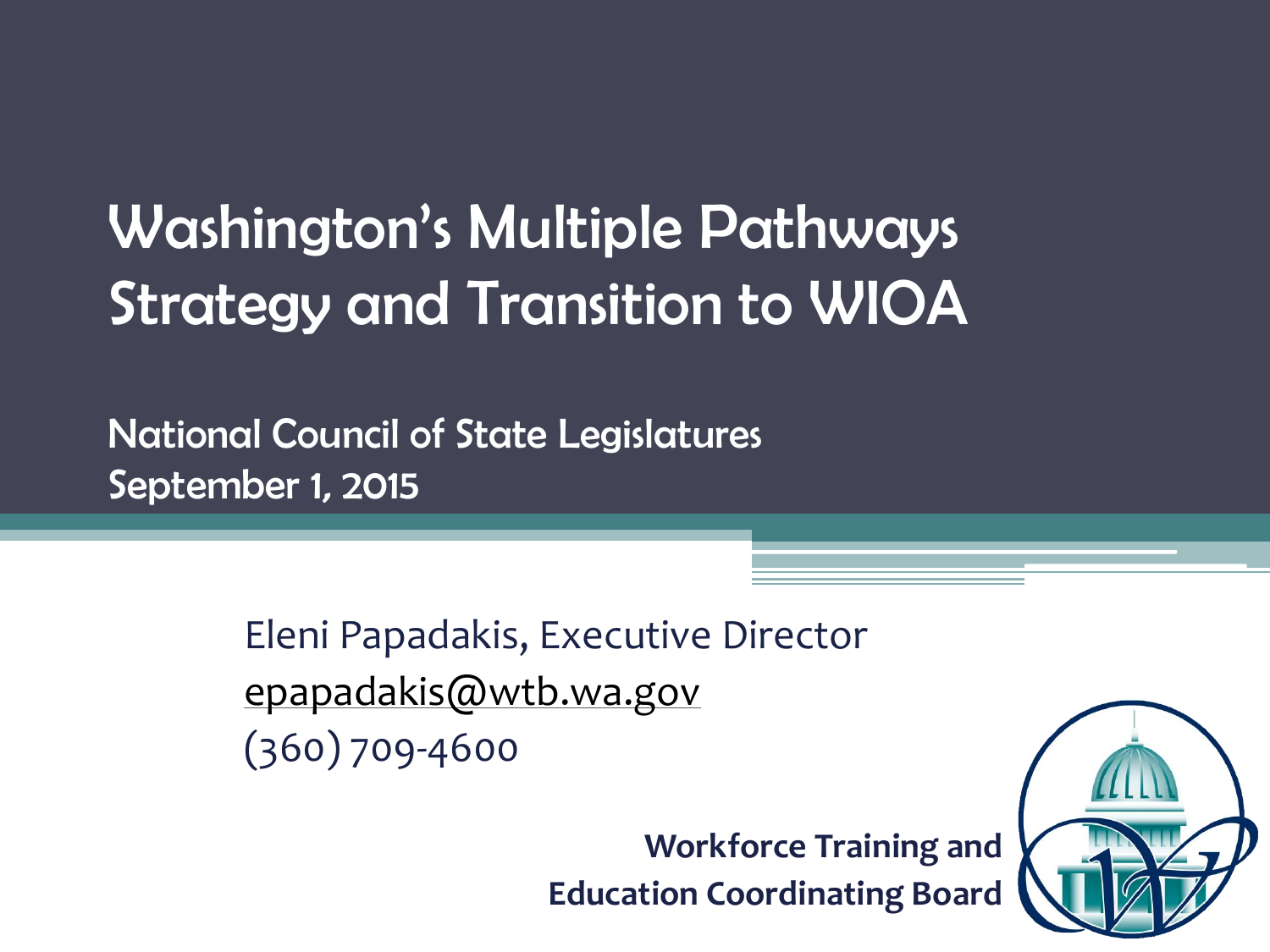

Since 2008— Reporting to Legislature on the status of youth in the economy

• Unemployment

2

- Labor Force Participation
- Idle Youth
- Promising **Practices**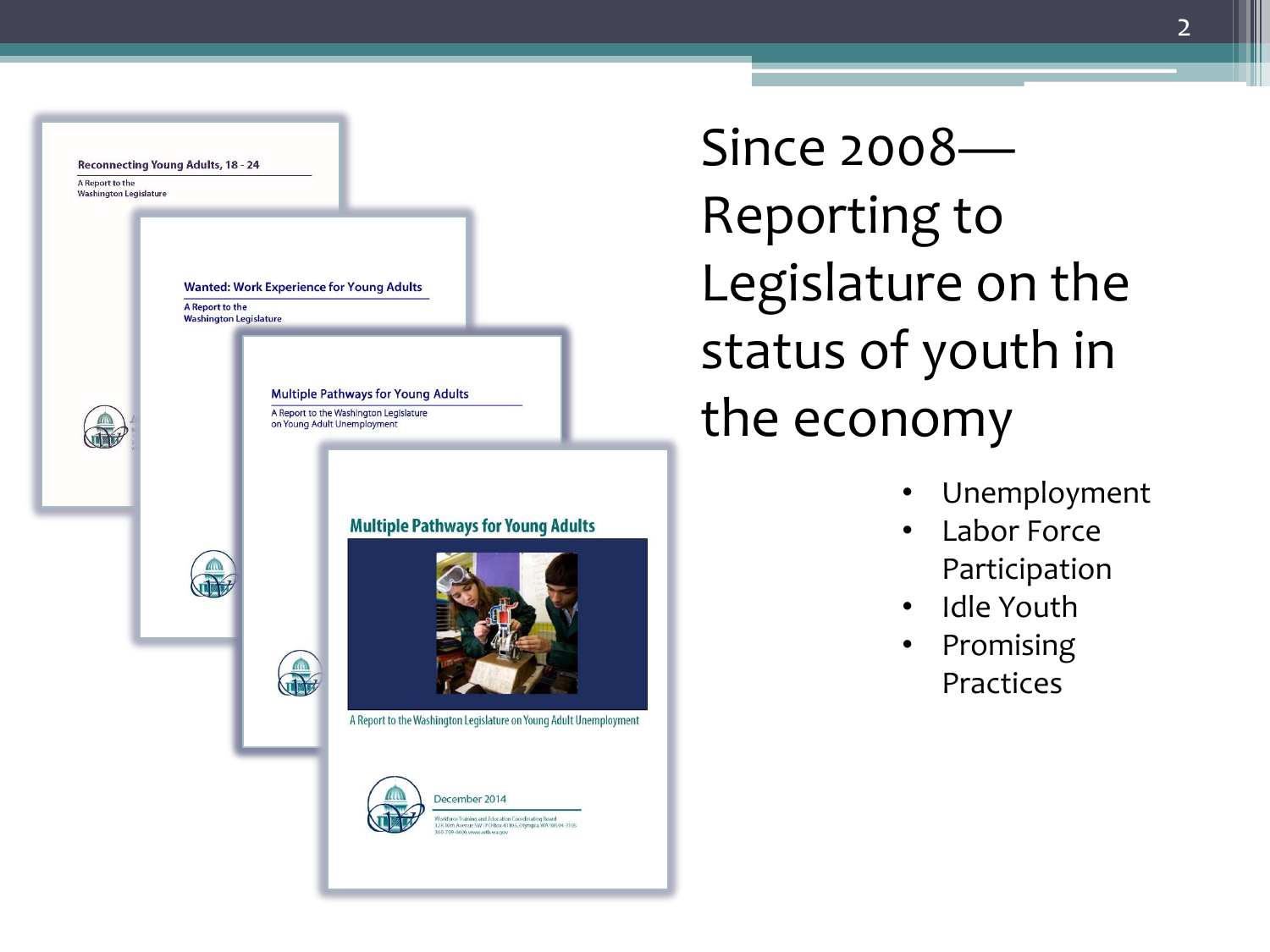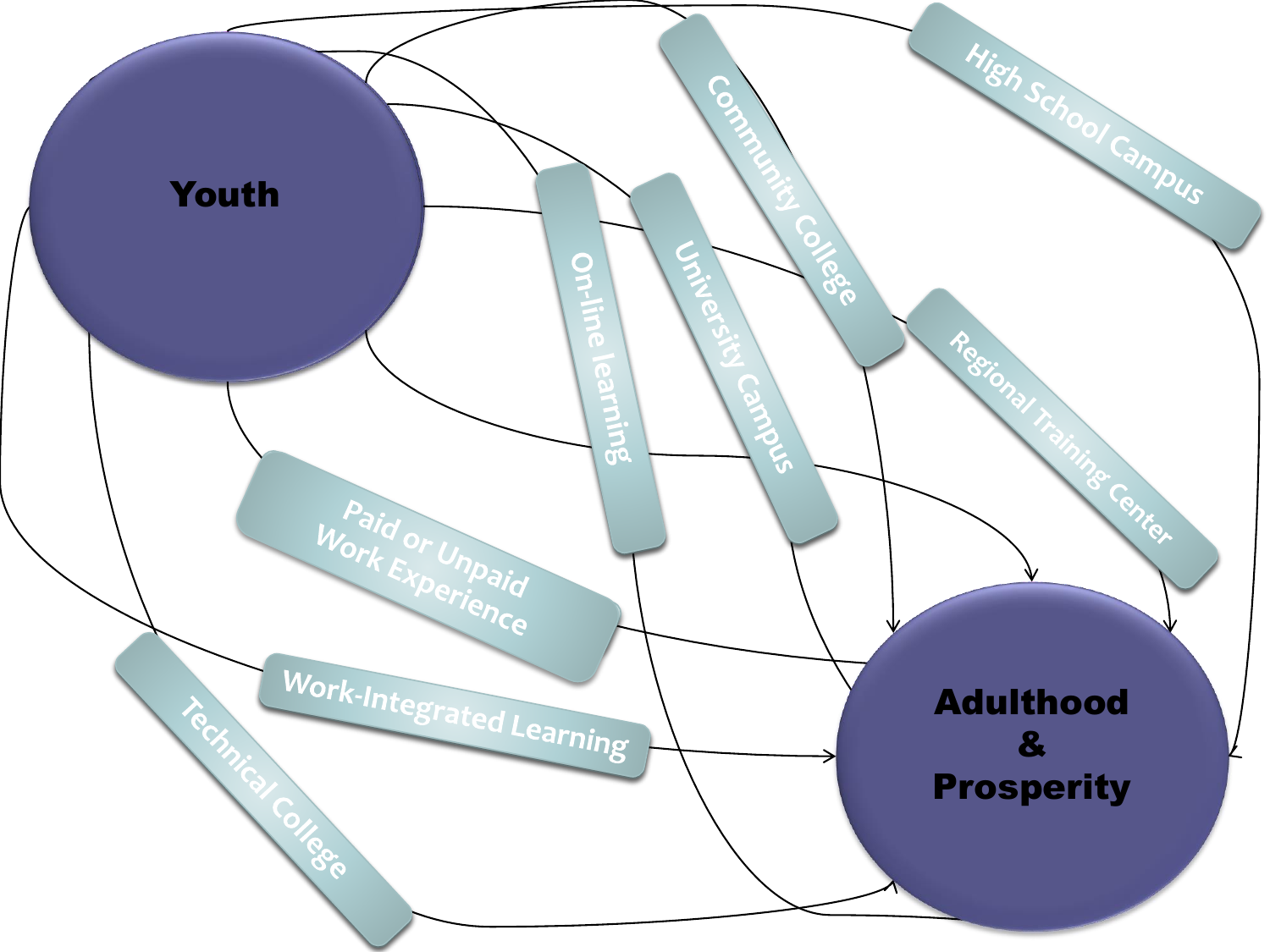# Multiple Pathways Underlying Principles

 Every career that has value in the economy is worthy of an educational pathway.

 There is a possible pathway for every Washingtonian to economic security.

 Enhancing academic and technical rigor is only part of the solution to improving educational and employment outcomes. Successful strategies will also include the factors of how each student learns best and what keeps students engaged in and excited about what they are learning.

 The most effective solution involves industry—those who provide the employment "pay-off" for the learner and who bank on a skilled workforce to remain competitive in the global marketplace.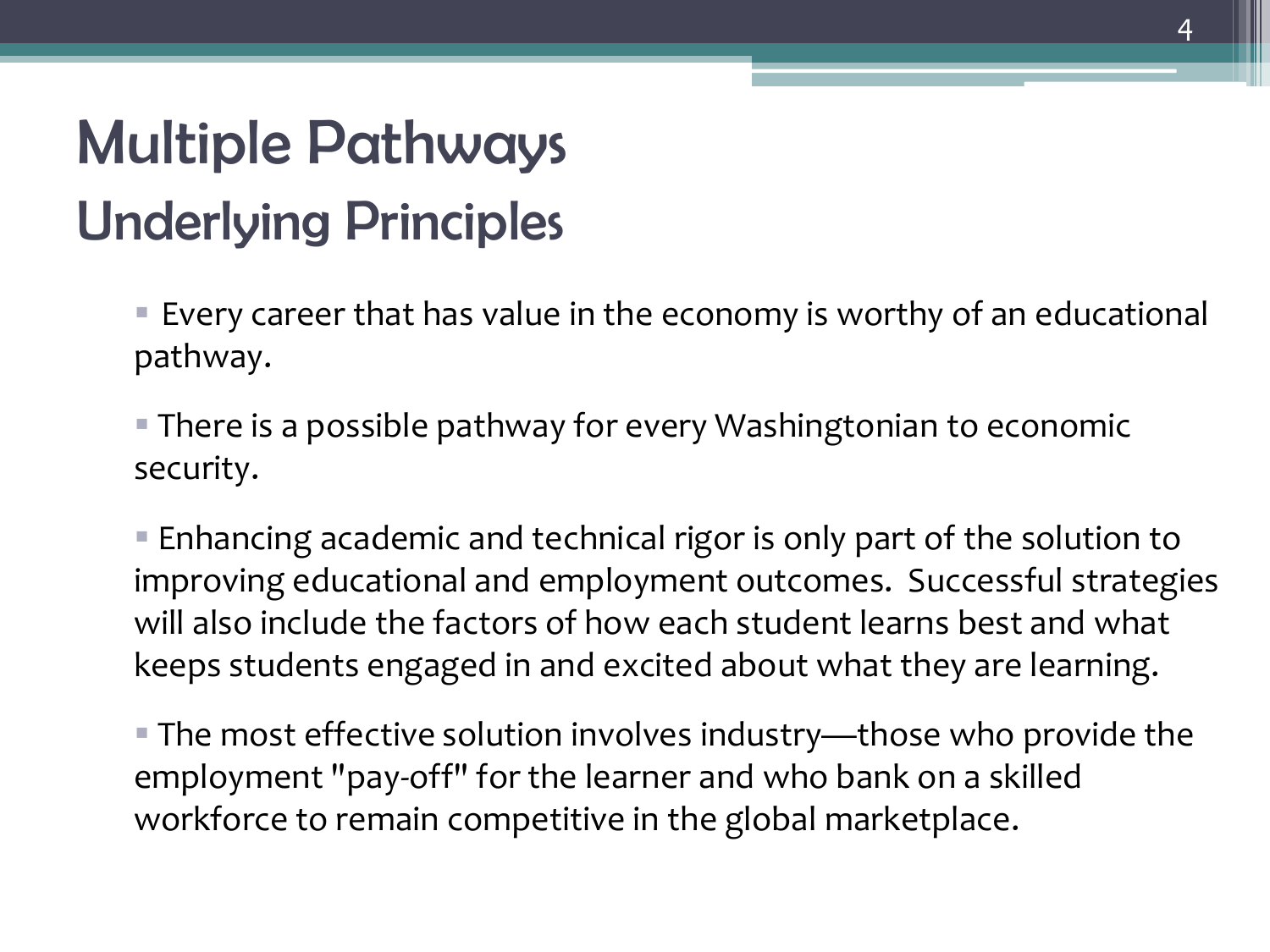#### Career and College Readiness??

Almost 20-year policy environment of 4-year college and heightened academic rigor for all

Completion and Credential attainment still a problem. Labor force participation on a downward spiral. Young people drop out of high school and college for the same reasons:

- Need to earn money
- Perceived irrelevance of learning content
- Significantly credit deficient—too long/hard to recover
- Too many false starts and "do-overs"
- Lack of education and career information
- **Worse among economically disadvantaged**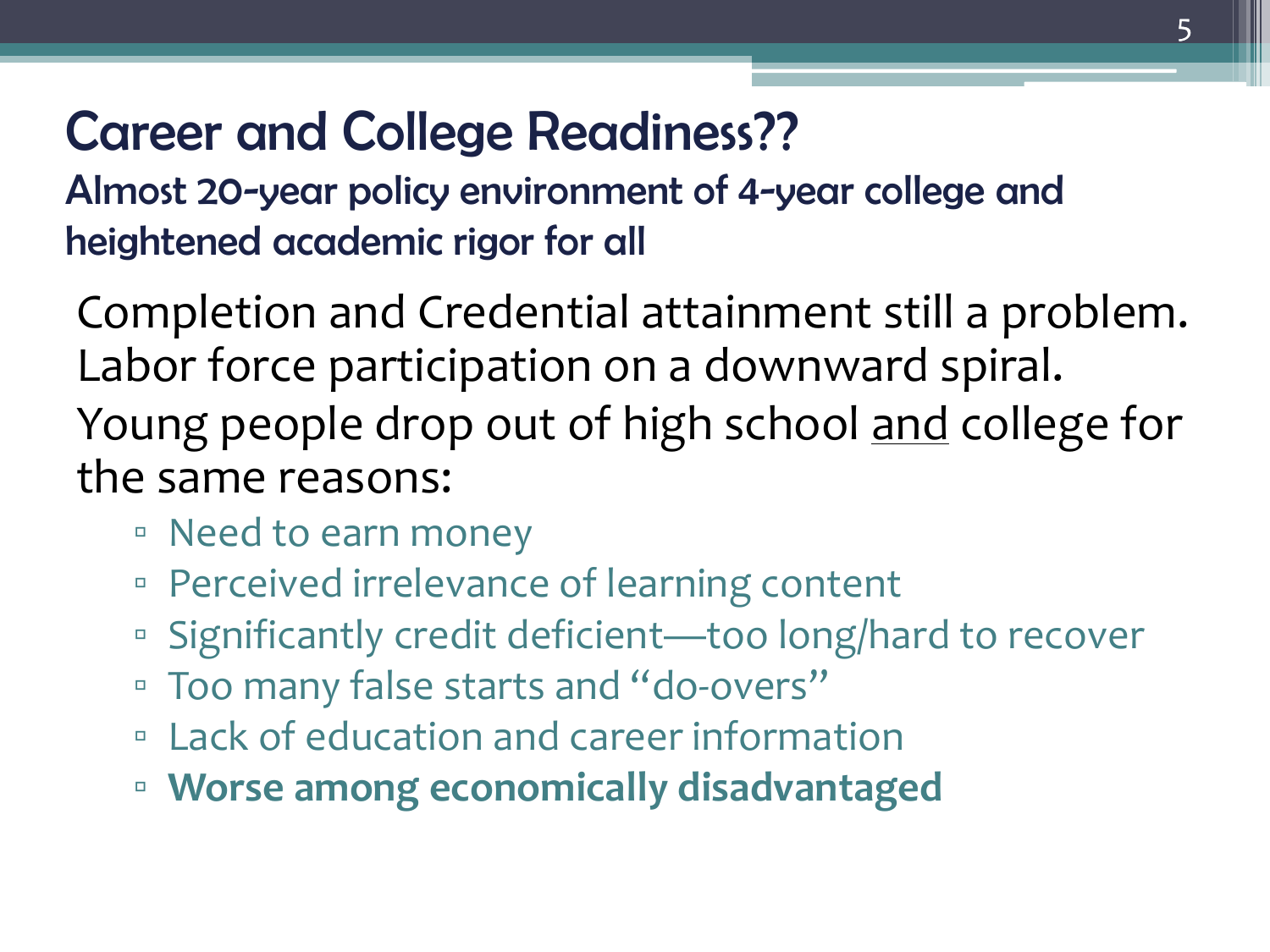#### Multiple Pathways Approach Relationship, Relevance, Rigor

- Customized to student interests, learning style, and life needs
- Work-integrated Learning (workplace into the classroom and students into the workplace)
- Earn and learn opportunities
- Shortened time to credentials
- Credit for work experience and prior learning
- Stackable credentials (no "do-overs")
- Enhanced Career counseling and "Navigation"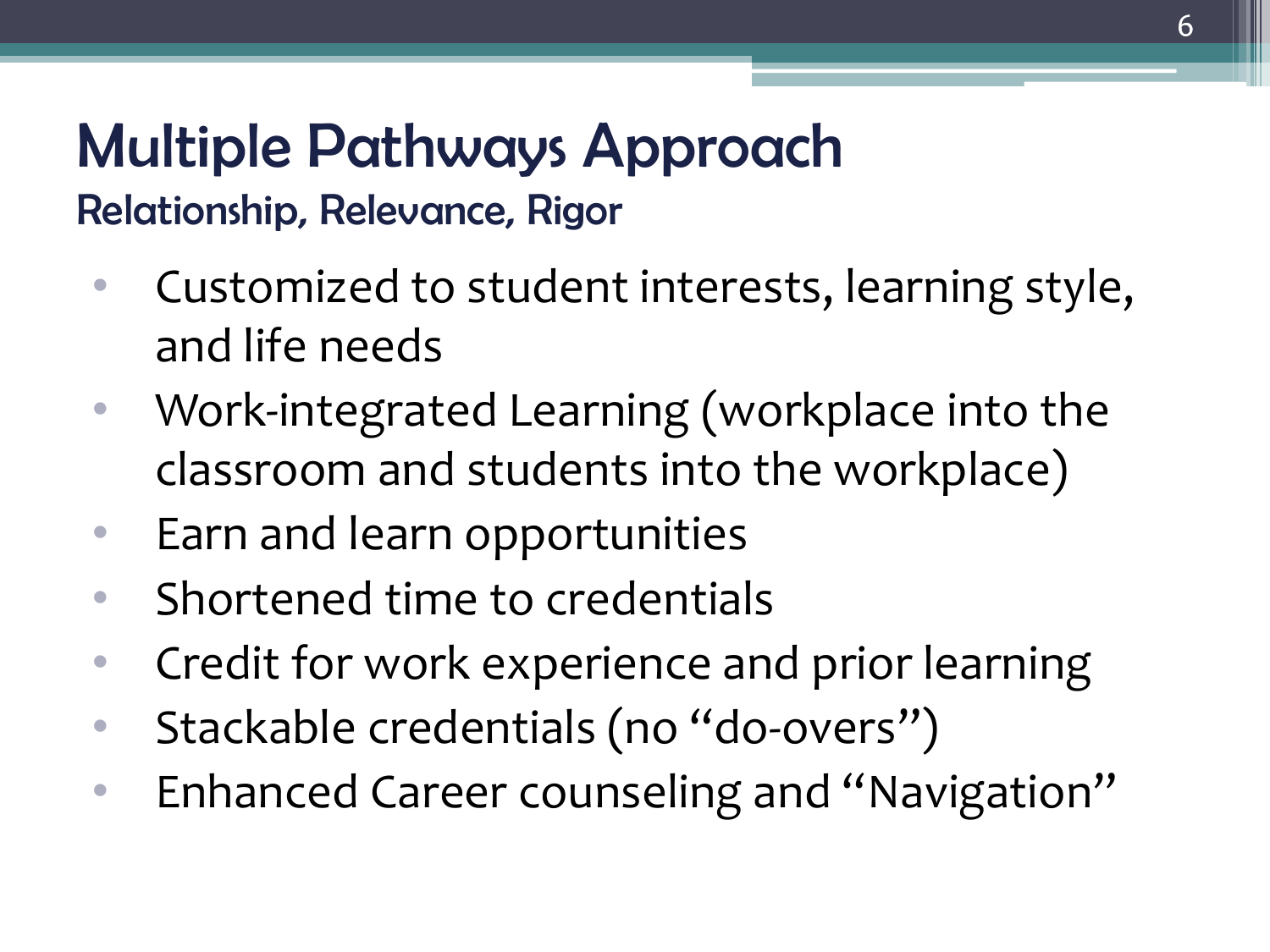### www.careerbridge.wa.gov

- Labor market information
- Career Exploration Self Assessment
- Education and training options available
- Financial aid information
- Consumer report card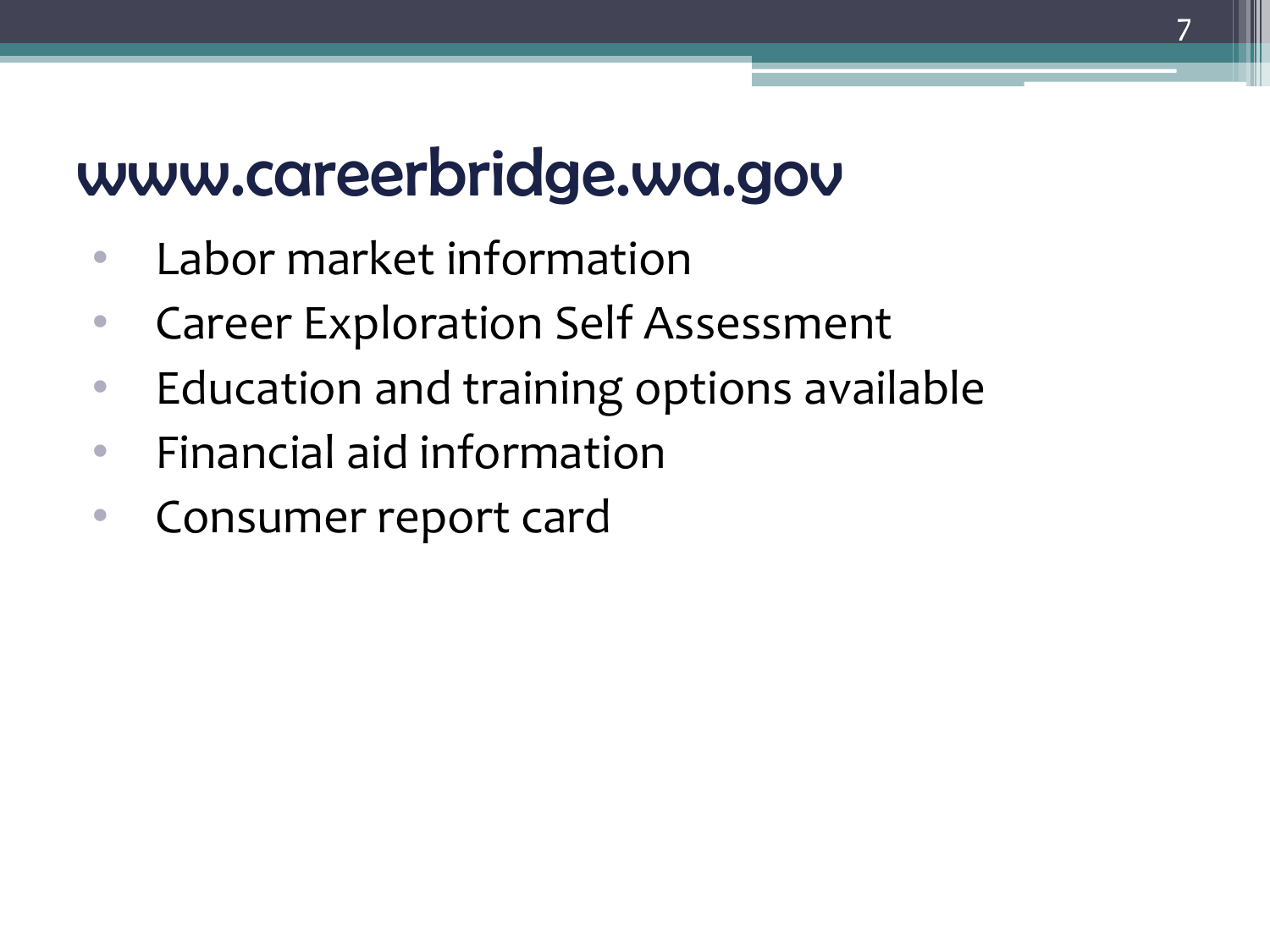#### Find the education and training you need to get the job you want!



**CareerBridge.wa.gov** is a free state website that connects to over 6,000 Washington education programs in one place**.**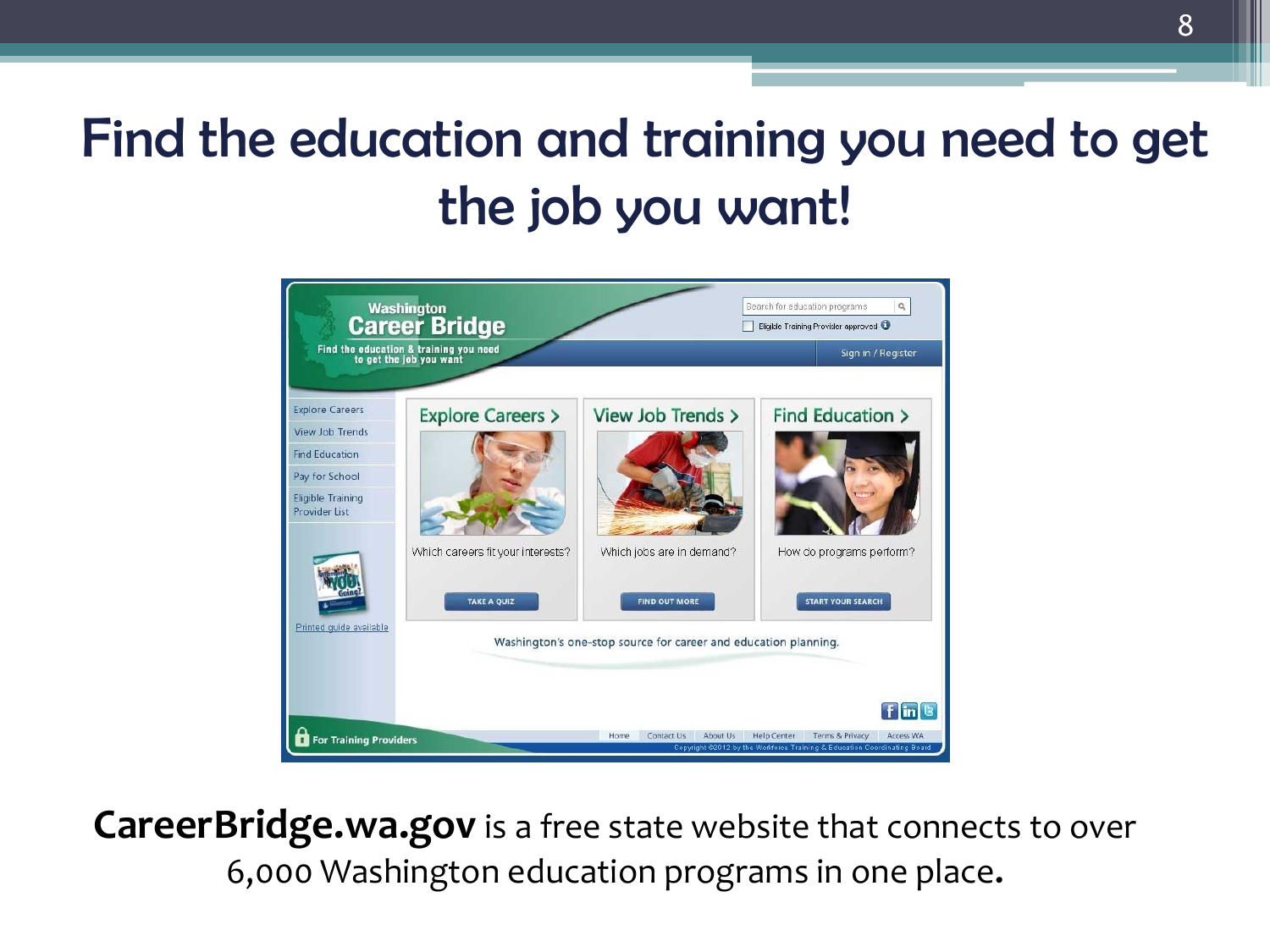



#### Free!

Career quiz + 100s of occupations + employment outlook

> The printed companion of CareerBridge.wa.gov

Order copies at [workforce@wtb.wa.gov](mailto:workforce@wtb.wa.gov)

<http://wtb.wa.gov/CareerGuide.asp>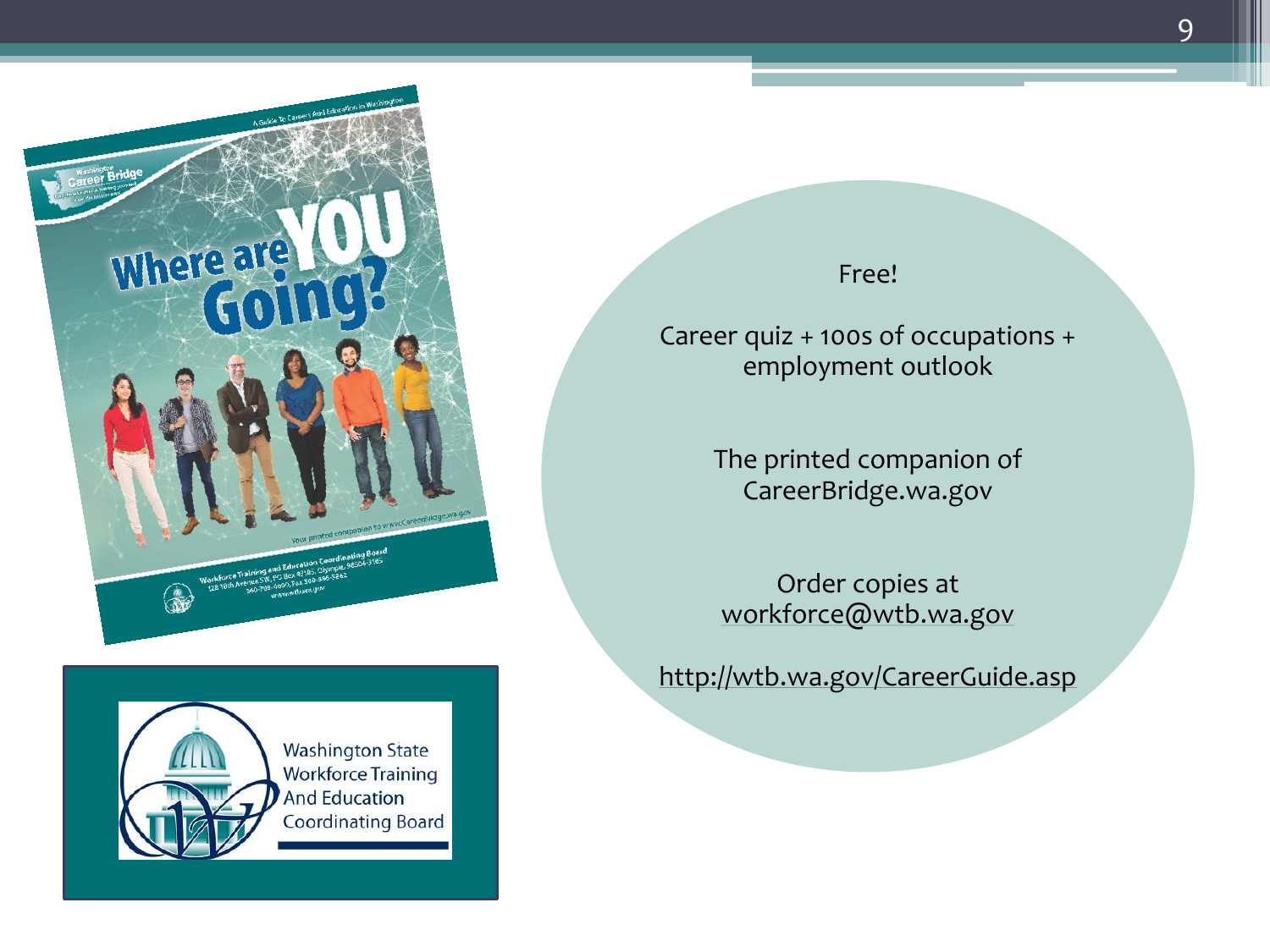#### Career Goals & The Habits of Working

- Paid work experience
- Apprenticeship
- Internships, job shadows, mentorships
- Employer-led project-based learning
- Teacher-led projects
- Work-contextualized curriculum
- Learning teams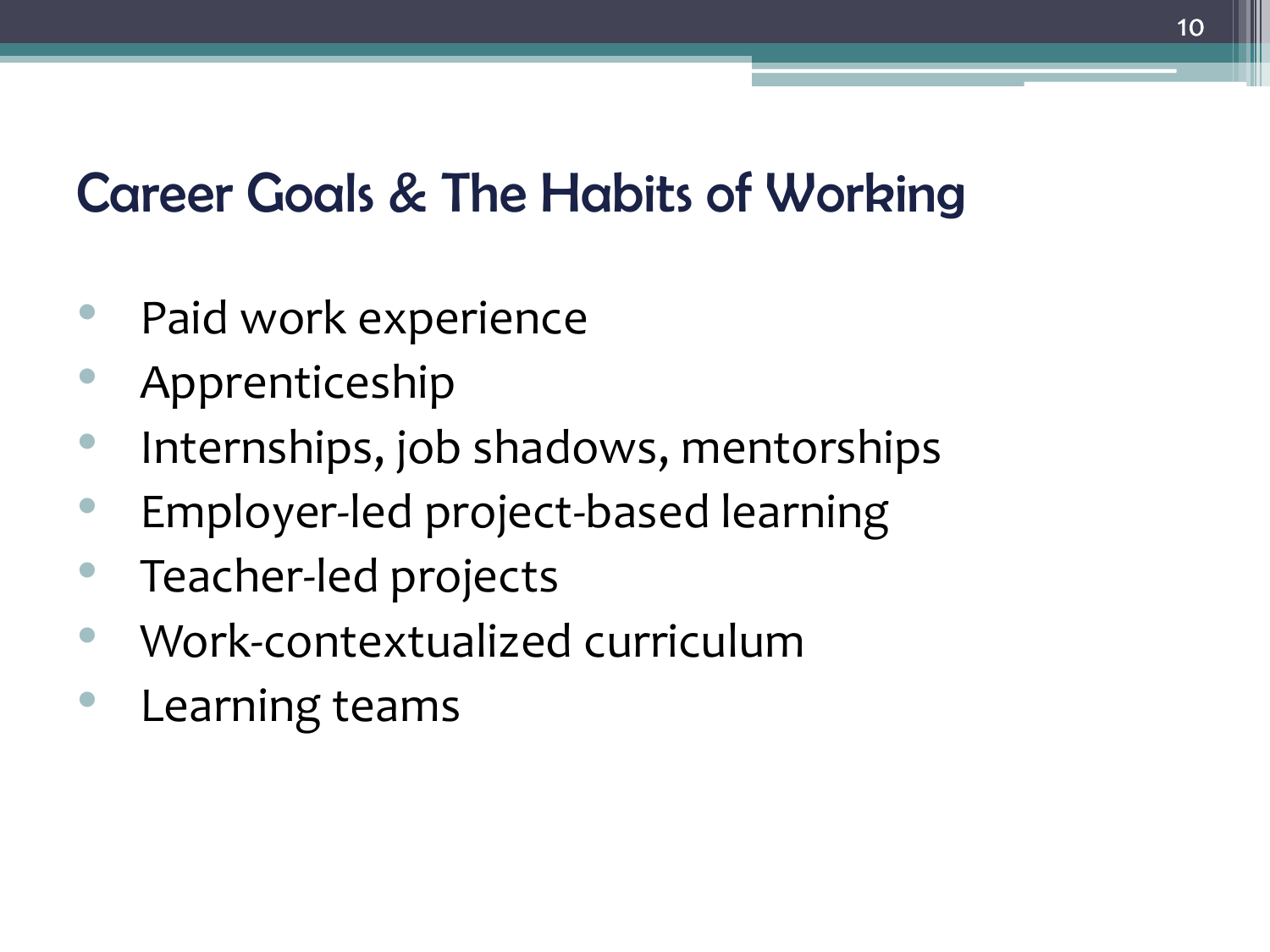# Washington Initiatives

- YouthWorks: school & out of school—workforce partnerships across state
- Sector-based programming links employers to the talent development pipeline—i.e., aerospace, manufacturing, healthcare, IT
- Secondary to post-secondary programs of study in 16 career clusters (89 occupations); dual credit